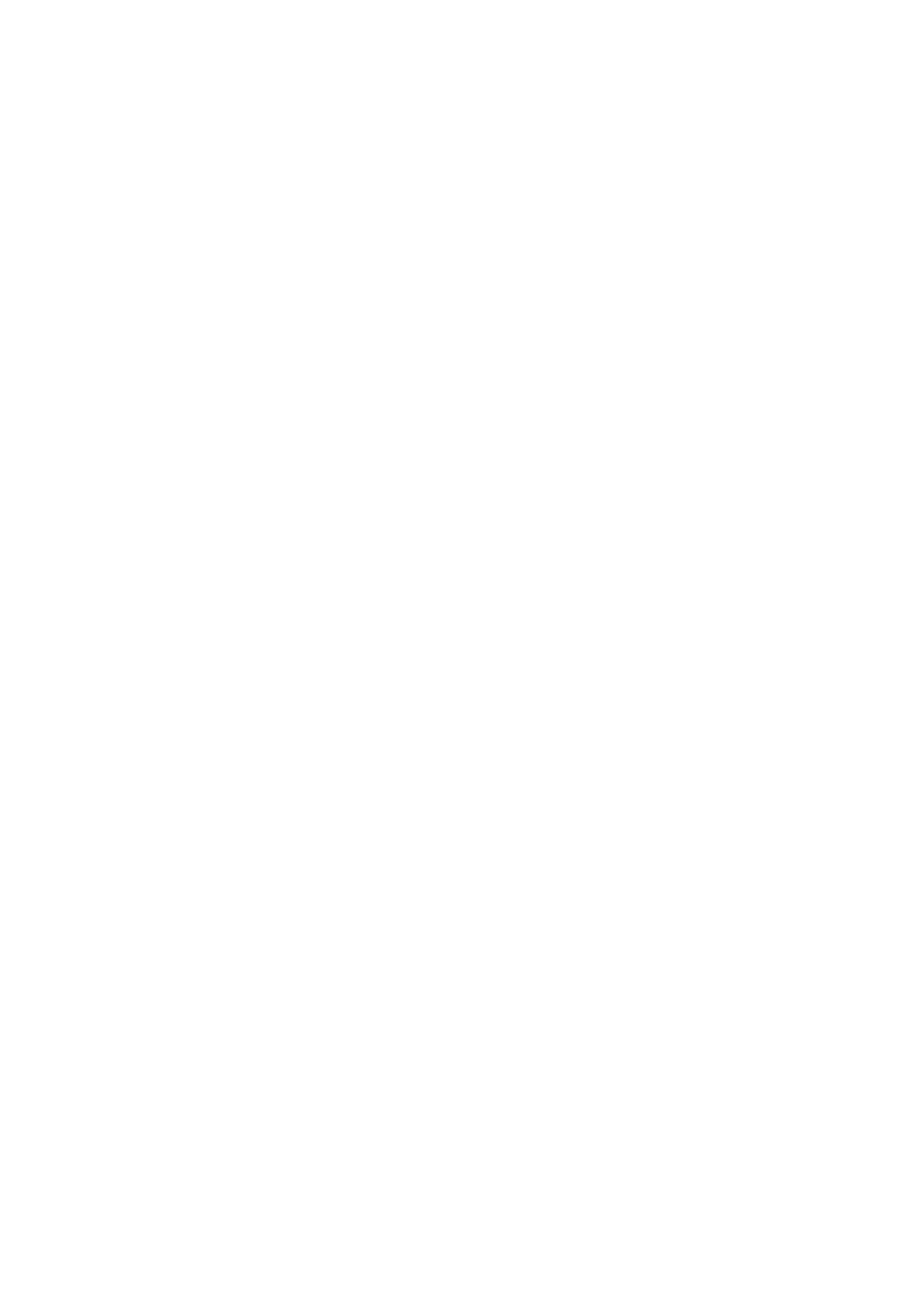## **آییننامه پیش گیری و مبارزه با آتش سوزی در کارگاهها**

ماده ۱ : به موجب ماده ۴۷ قانون کار آییننامه مربوط به پیش گیری و مبارزه با آتش سـوزی در کلیـه کارگاهها به شرح زیر تدوین میگردد.

# فصل اول - وسایل پیش گیری و مبارزه با آتش سوزی

## تدار کات عمومے ِ

ماده ۲ : کلیه کارگاهها باید دارای وسایل و تجهیزات کافی پیش گیری و مبارزه با آتش سـوزی بـوده و در تمام ساعات شبانه روز اشخاصی را کـه از تعلیمـات لازم بهـرهمنـد و بـه طریقـه صـحیح استعمال وسايل و تجهيزات مربوطه آشنا باشند در اختيار داشته باشند.

- **تبصره ۱** در نقاطی که مراکز آتش نشانی وجود دارد کارگاهها باید وسیله ارتباط با مراکز مزبـور را در اختيار داشته باشند.
- **تبصره ۲** هر کارگاه باید گزارش کلیه آتش سوزیهای کوچک و بزرگ خود و مواد و وسائلی که برای اطفاء آن به کار رفته و میزان خسارت مالی وارده را به اطلاع مرکز آتش نـشانی محـل و اداره کل بازرسی کار برساند.

### ذخيره آب

**ماده ۳ :** برای خاموش نمودن حریقهای احتمالی در هر کارگاه باید آب با فشار کافی تأمین گردد و در صورت عدم وجود ارتباط با لوله كشي شهر از لحاظ تـأمين آب بـا نظـر مقـام صـلاحيتدار و پیش بینی حداکثر وسعت آتش سوزی در کارگاه به تهیه ذخیره آب کافی اقدام شود.

## لولهها و شلانگهای آب آتش نشانی

ماده ۴ : لولههای اصلی آب آتش نشانی و شلانگاه بایستی پیوسته آماده برای استفاده بوده و بـه نحـوی قرار گرفته و یا محافظت شود که حرکت وسـائط نقلیـه صـدمهای بـه آنهـا وارد نیـاورد و در مواردی که بر حسب ضرورت شلانگاه در عرض جاده یا معبر وسائط نقلیه عبور داده میشود بایستی پلهای مخصوص برای محافظت آنها تهیه و بر روی آنها گذاشته شود تا عبـور وسـائط | <sub>۲۴۵</sub>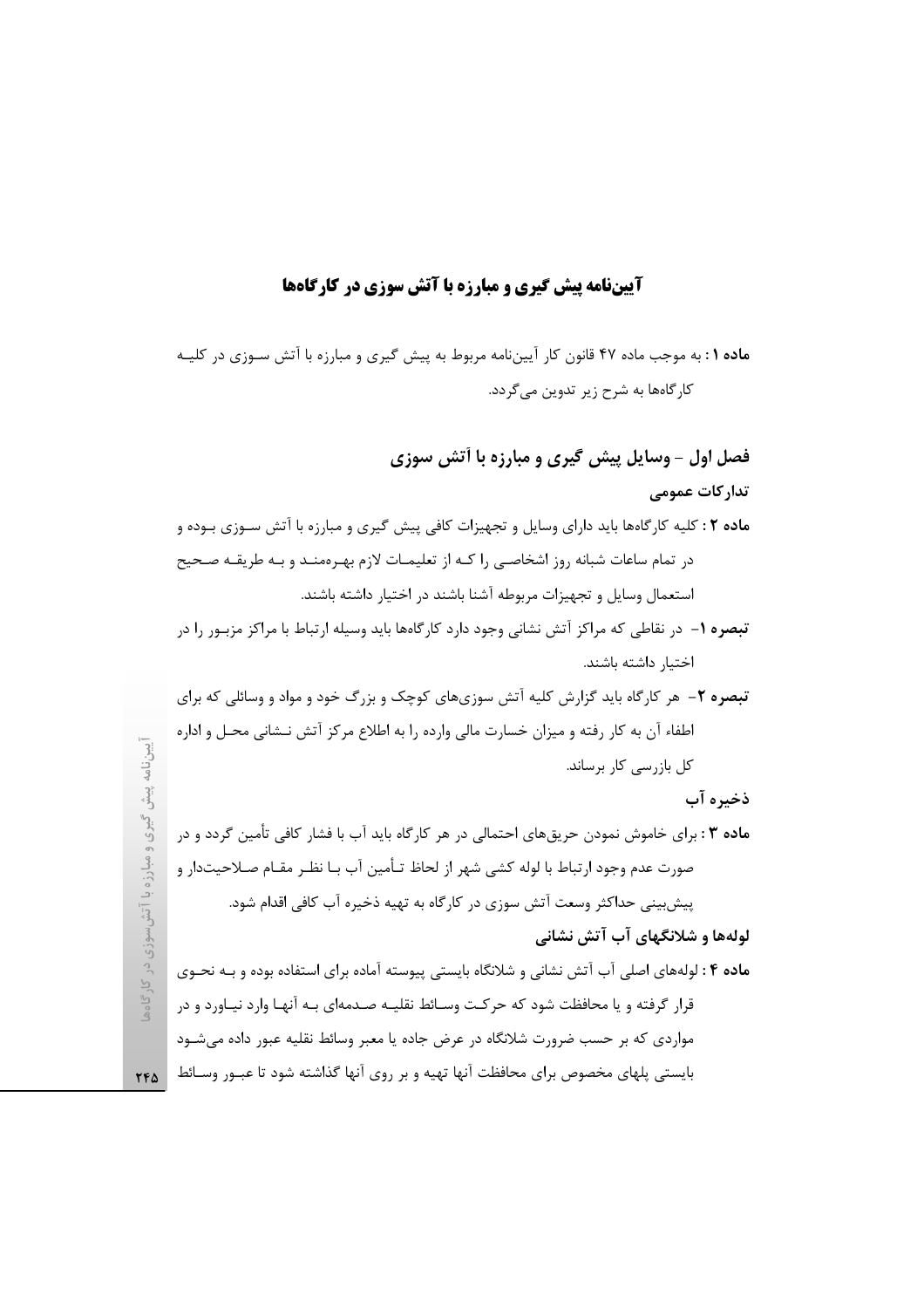نامبرده از روی پلهای مذکور انجام گرفته و آسیبی به شـلانگها و در نتیجـه اختلالـی در کـار مبارزه با آتش سوزی وارد نیاید.

- ماده ۵ : برای جلوگیری از یخ زدن آب در لولههای اصلی و شلانگها در زمستان باید اقدامات احتیـاطی از قبیل دفن و عایق پیچی لولههای اصلی و خالی کـردن شـلانگها پـس از اسـتعمال و غیـره به عمل آید و در نقاط سردسیر که احتمال انجماد آب در مخازن و لولهها بیشتر است بایستی مخازن آب زیرزمینی بوده و از تلمبه استفاده گردد. و شیرهای آب باید حـداقل در عمــق ۲۵ سانتی متر در حوضچههای مخصوص قرار داده شود و دریچه سرپوش آنها عـایق و آب بنــدی شده تا آب برف و باران در داخل آنها نفوذ ننماید.
- .<br>**تبصره** برای جلوگیری از انجماد آب در شیرهای آب آتش نشانی شـیر احتیـاط آن را بایـد در طـی زمستان هفتهای یک مرتبه باز و آب موجود را تخلیه نمود.
- ماده ۶ : برای اطمینان از حاضر به کار بودن لولههای اصلی آب آتش نشانی آزمایش ماهیانه آنها جهت تمیز شدن از رسوبات و گل لای ضروری میباشد.

ماده ۷ : کلیه سرقفلها در شلانگها و لولههای آبگیری لولههای آب آتـش نـشانی در کارگـاههـا بایـد حتی المقدور از نوع و اندازه ای که در مرکز آتش نشانی محل به کار می رود انتخاب شـود. تــا در صورتی که از مرکز مذکور استمداد شود اشکالی پیش نیاید.

م**اده ۸** : شلانگهایی که برای اطفاء حریق در محوطه باز کارگاهها بکــار بــرده مــی،شــود بایــستی اقــلاً از شلانگهایی به قطر ۶۳/۵ میلیمتر (۲/۵ اینچ) و سر لولههای به قطر از ۱۹ تا ۲۵/۴ میلـی متـر (از ۱۰ تا ۱ اینچ) با در نظر گرفتن فشار آب انتخاب گردد.

ماده ۹ : شلانگهایی که در داخل ساختمان برای مبارزه با حریق به کـار بـرده مـی شـود بایـستی از نـوع شلانگهای قرقره اقلاً از ۲۵/۴ تا ۴۴/۴ میلیمتر یا (۱ تا ۳ ـــ ۱ اینچ) و سر لولههای به قطـر از ۹/۵ تا ۱۲/۷ میلیمتر ( ۲۰۰<u>۰ تا ۱۰ ای</u>نچ) با در نظر گرفتن فشار آب انتخاب گردد.<br>۹/۵ تا ۱۲/۷ میلیمتر ( <u>۲۰</u>۰۰ تا م**اده ۱۰ :** شلانگهای آتش نشانی را پس از هر مرتبه استعمال باید کاملاً از آب خالی نمـود و شـلانگهای آستر لاستیکی را باید اقلاً هرسه ماه یک مرتبه آزمایش نمود.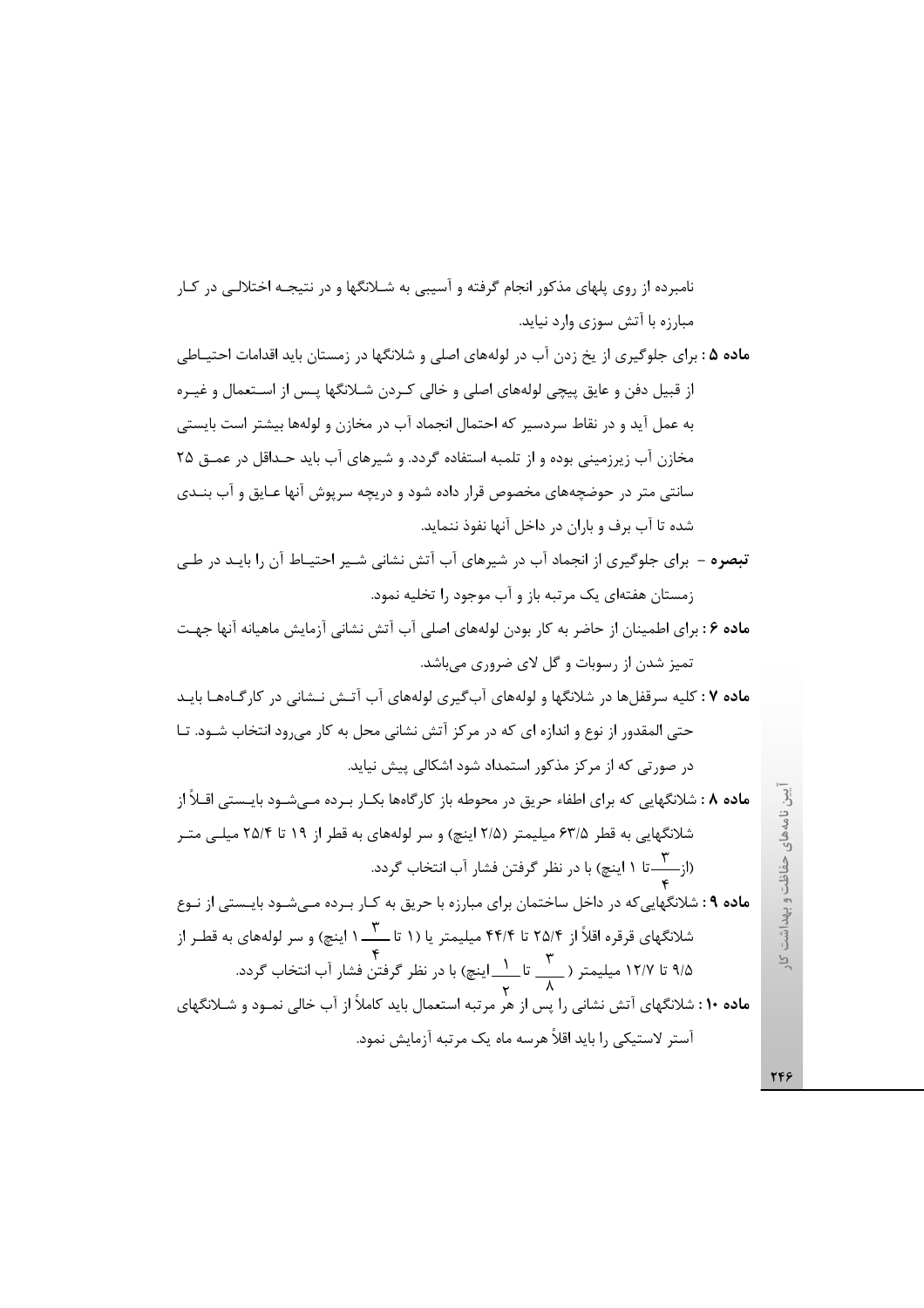#### استعمال آب

- **ماده ۱۱** : در مواردی که مقادیر زیادی مایعات قابل اشتعال و انواع مختلف روغنها و رنگها و امثـال آن یا گردهای آلی قابل اشتعال در معرض حریق قرار گرفته باشد به هیچ وجه نباید مبـادرت بـه استعمال آب کرد مگر آن که به صورت پودر استعمال شود.
- ماده ۱۲: در مواردی که تجهیزات الکتریکی دارای جریان الکتریسیته هستند و دچار آتشسوزی می شوند باید از خاموش کنندههای سودا اسید و مولـد کـف و همچنـین اســتعمال آب اکیــداً خودداری گردد.
- ماده ۱۳: در مواردی که پودر فلزات قابل اشتعال ماننـد پـودر آلومینیـوم یـا پـودر منیـزیم و غیـره در معرض حریق قرار گیرد و همچنین موادی نظیر کربور دو کلسیم و غیـره کـه بـا ریخـتن آب روی آنها ممکن است گازهای قابل اشتعال و قابل انفجار و یا مضره از آنهـا متـصاعد گـردد از استعمال آب بایستی به کلی احتراز نمود.
- ماده ۱۴: در محل ورود و داخل ابنیه کارخانجات و مؤسساتی که یک یا چند نوع از مـواد مـشروحه در مادههای ۱۱، ۱۲ و ۱۳ وجود دارد باید نوع آن مواد را روی تابلوی مخـصوص آگهـی نمـود و ضمناً وجود چنین موادی را باید به مرکز آتش نشانی محل که ممکن اسـت در صـورت بـروز آتش سوزی از آن استمداد شود اطلاع داد.

دستگاههای ثابت آب پاش خودکار و انواع دیگر آن

- ماده ۱۵ : در کارگاهها و مؤسساتی که برای مبارزه با حریق دستگاههای ثابت آب پاش خودکـار بـه کـار برده میشود شیرهای اصلی کنترل آب این دستگاهها باید در تمام اوقات باز نگاهداشته شـود و فقط به دستور یک شخص مسؤول میتوان شیرهای مذکور را برای قطع نمودن جریـان آب د, داخل دستگاهها بست.
- ماده ۱۶: شیرهای مذکور در ماده (۱۵) بایستی مجهز به اسباب الکتریکی خودکـار صـوتی بـوده تـا در صورت بسته شدن به اتاق متصدى مربوطه اعلام خطر شود.
- ماده ١٧: فاصله سر آب پاشهای خودکار از اشیاء مورد حفاظت و سـایر نقـاط اطـراف آنهـا بایـد از ٤٠ سانتی متر (۱۲ اینچ) کمتر نباشد.

TFV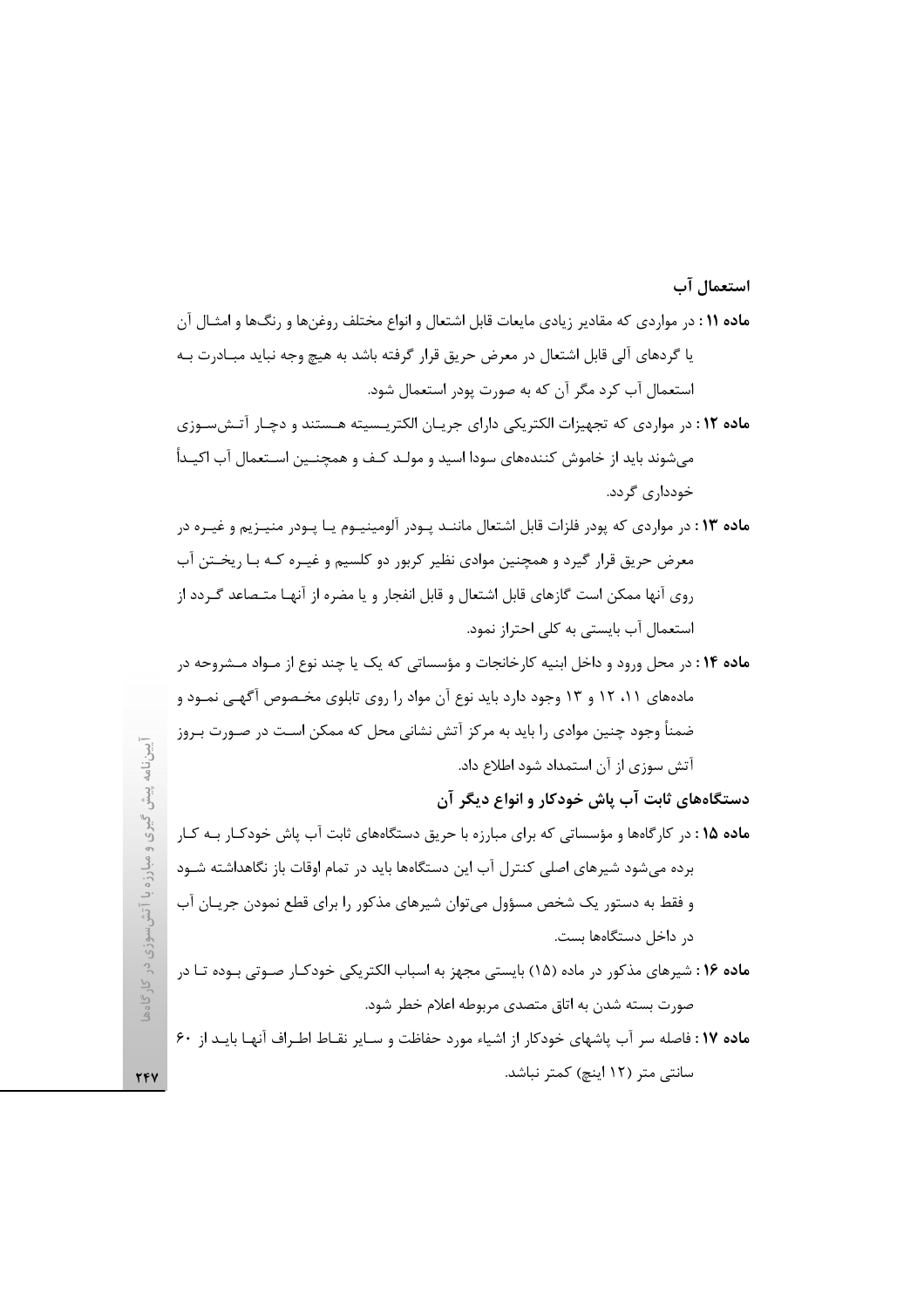م**اده ۱۸**: دستگاههای ثابت خودکاری که با کف یا انید<sub>ا</sub> ید کربنیک و غیره برای خـاموش کـردن مـواد قابل احتراق و اشتعال در کارگاهها نصب گردیده باید همیشه طبق اصول فنبی آمـاده بــه کــار نگاهداشته شود.

خاموش کنندههای دستی و چرخ دار

ماده ۱۹: کلیه کارگاهها و موسسات صنعتی اعم از اینکه در آنها وسیله حفـاظتی از نـوع دسـتگاههـای تصویب شده ثابت خودکار وجود داشته یا نداشته باشد باید برای حفاظت علیـه حریـق هـای کوچک اتفاقی به خاموش کنندههای دستی مناسب با نـوع حریـق۱عـایی کـه ممکــن اســت از نقطهنظر کیفیت کار و موادی که در کار گاهها و مؤسسات مذکور وجود دارد مجهز باشد.

ماده ۲۰: خاموش کنندههای دستی و چرخ دار را باید پیوسته در مکانی مناسب و مشخص که احتمـال بروز حریق در آن کمتر و دسترسی بهآن آسانتر است نگاهـداری نمـود و محـل نـصب یـا نگاهداری آنها بایستی با رنگ قرمز مشخص شود.

ماده ۲۱ : در مواردی که مواد سوختنی غیر از آنچه در مواد ۲۲، ۲۳ و ۲۴ آتی ذکر میشود درمعـرض حريق قرار گيرند وسايل قابل حمل مبارزه با آتش مي تواند شامل لوازم زير باشد.

سطل آب، سطل شن، شلانگهای قرقرهای با استفاده از شیر آب عمــومی پــا از مخــازن مرتفــع آب، خاموش کنندههای محتوی مواد سودا اسید یا آب گاز و ضمناً در مواقعی که برودت هــوا باعث انجماد آب می شود بایستی تدابیر احتیاطی برای جلوگیری از پـخ زدن آب در شـیرها و یخ زدن خاموش کنندههای سودا اسید و آب گاز بکار برد.

م**اده ۲۲** : برای خاموش نمودن حریق های مایعات قابل اشتعال و انواع مختلف روغن ها و رنگ ها نباید از خاموش کنندههای آبی استفاده شود بلکه باید از خاموش کنندههای حـاوی کـف یـا پـودر شـيميايي و خـاموش كننــدههــايي از نــوع co2 و ســاير خــاموش كننــدههــاي معــادل آن استفاده گردد.

**ماده ۲۳** : چنانچه حریق در مکانی روی دهد که تجهیزات الکتریکی که دارای جریان الکتریسیته است در معرض آتش سوزی قـرار گرفتـه باشـد در ايـن صـورت وسـايل و تجهيـزات قابـل حمـل

**TFA**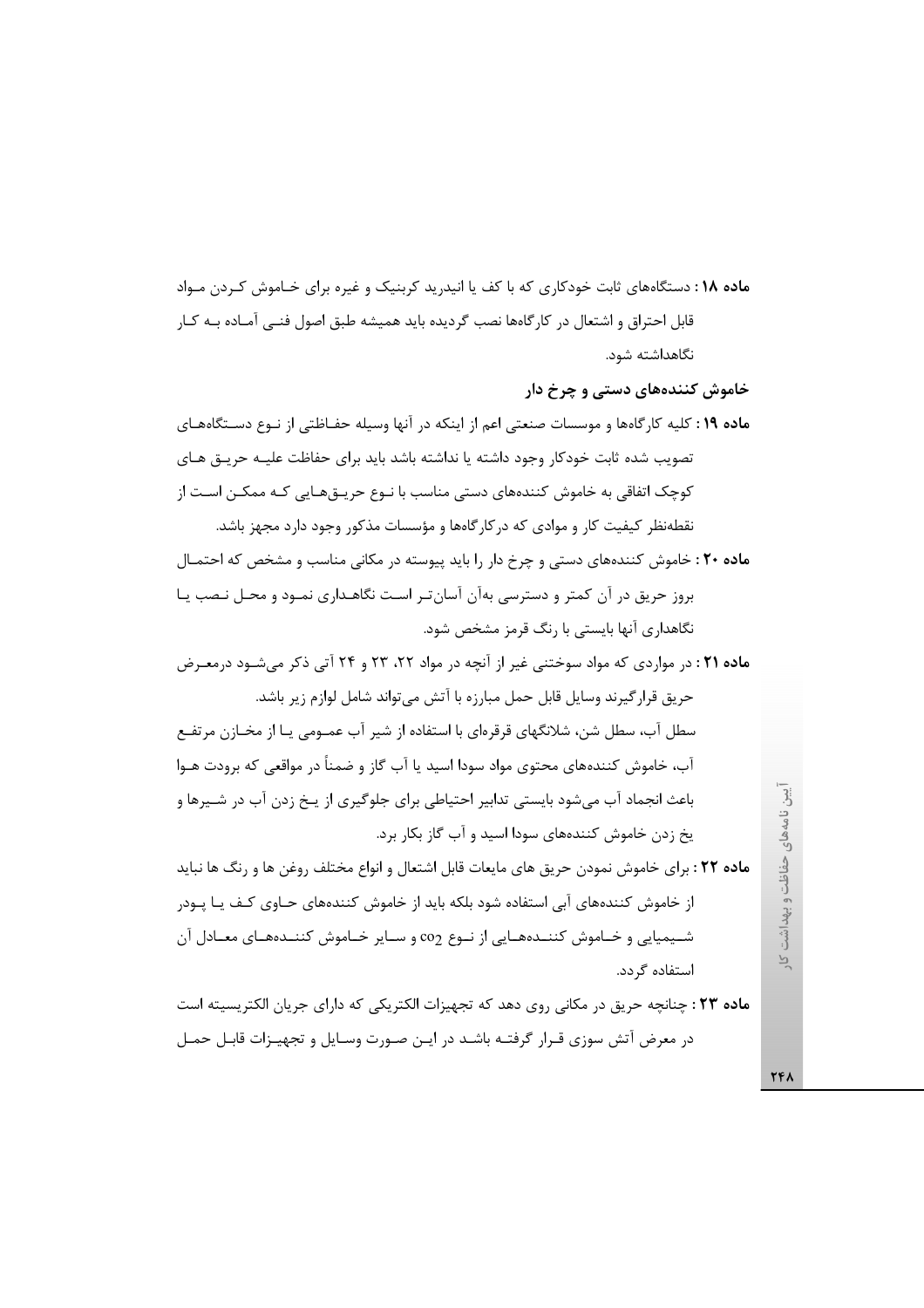فوق|لذکر نباید شامل کف یا دستگاههای آتش نشانی آبی باشـد، بلکـه بـه جـای آنهـا بایـد از خاموش کنندههای حاوی کف یا یودر شیمیایی یا سایر مواد معادل استفاده کرد علاوه بر ایـن مسأله شدت و ضعف جريان الكتريسيته در دستگاههايي كه دچار حريق گرديده نيز بايد مورد توجه مأمورين آتش نشاني از نظر حفاظت شخصي قرار گيرد.

- ماده ۲۴: برای خاموش کردن حریق پودر یـا بـراده فلزاتـی نظیـر منیـزیم آلومینیـوم و غیـره بایـد از استعمال هرگونه مایع و مواد خاموش کننده از نوع سودا اسید کـف، پـودر شـیمیایی و غیـره موکداً جلوگیری به عمل آورد و بایستی با ایجاد دیواره یا سدی از شن و ماسه نـرم و خــشک گردسنگ و سایر مواد خنثی که به مقدار فراوان در محل آماده و در دسـترس گذاشـته شـده است مانع از توسعه و پیشرفت آتش گردید و یا پودر مخصوصی که بهوسیله کارخانــه ســازنده فلز منظور توصيه شده است اقدام به خاموش نمودن آتش نمود.
- ماده ۲۵ : در مورد خاموش کنندههای دستی و چرخ دار مراتب زیر را باید رعایت نمود. الف- بازرسی ماهیانه از کلیه آنها بهاستثنای نوع co<sub>2</sub> که هر۶ ماه یکمرتبهباید بازرسی شود. ب - بازرسی سالیانه برای اطلاع از کیفیت و کمیت مواد خـاموش کننـده و در صـورت لـزوم برای دوباره پر کردن آنها. ج - آزمایش دو ساله برای تحت فشار گذاشتن بدنه ظروف خاموش کننــده بـا فــشاری کــه از طرف كارخانه سازنده تعيين شده است. <mark>تبصره</mark> – خاموش *ك*نندهها را بايد بلافاصله پس از استعمال دوباره پرنموده و در محل خود گذاشت. ماده ۲۶: توجـه اشخاصـی را کـه در مبـارزه حریـق شـرکت دارنـد بایـد بـه خطـرات اسـتعمال

موادی که برای خاموش کردن آنها به کار رفته است رخ میدهد آگاه نمود.

ر<br>د گیری و مبارزه با آتش سوزی در کارگاهه خاموش کنندههای از نوع تتراکلرور دو کربن و برومو دو متیل در فضای مـسدود جلـب نمـود زیرا مواد مذکور سمی بوده و در اثر حرارت آتش تجزیه شده و تولید بخارات سمی میiماید و نیز باید آنها را به عملیات شیمیایی که در بعضی موارد بین مایعات خاموش کننـده مـذکور و

**TF9**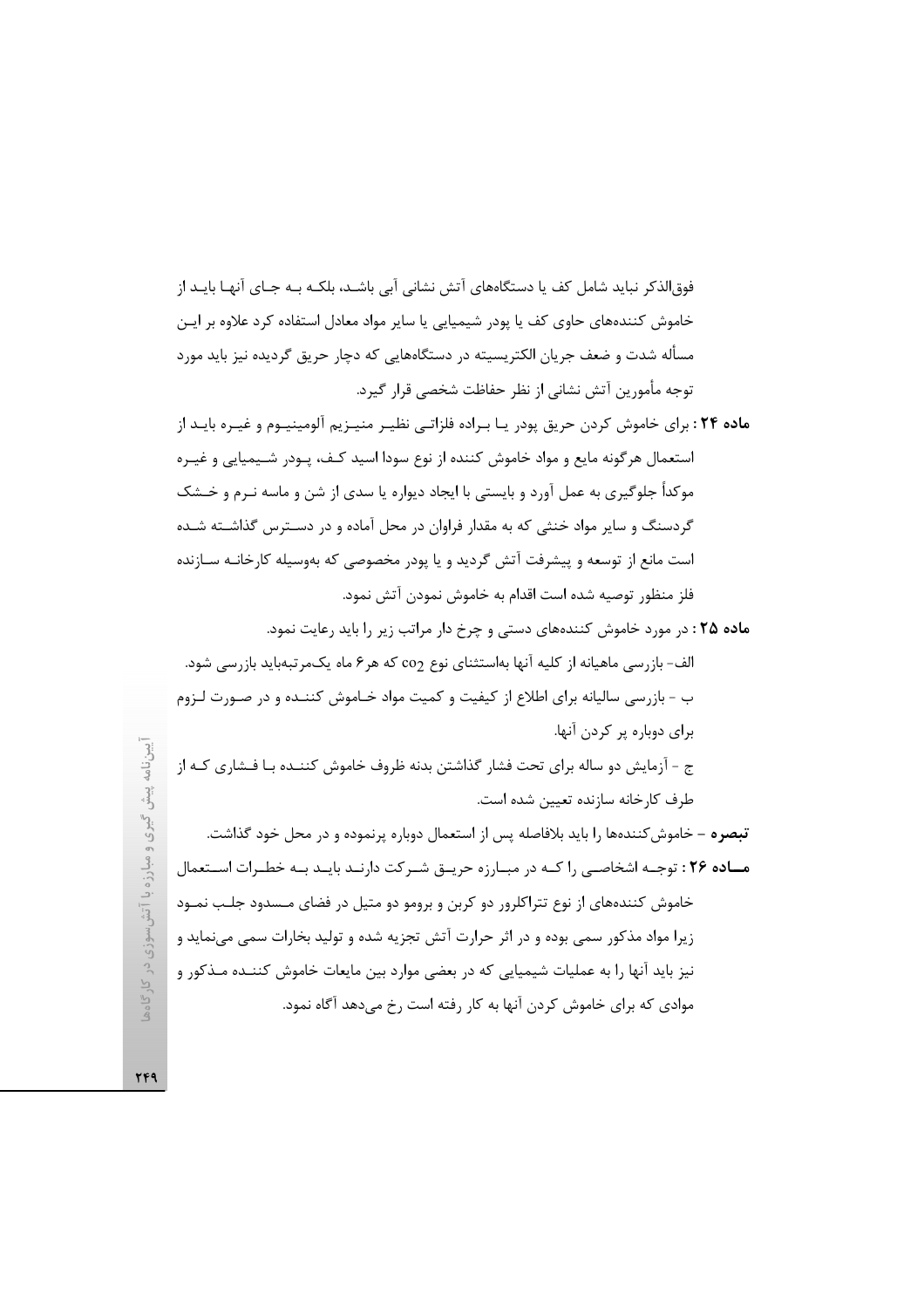## فصل دوم – وسايل اعلام خطر و تمرين هاي مربوط به اطفاء حريق

**ماده ۲۷ :** کلیه کارگاهها که فعالیت آنها امکان مخاطرات شدید یا نسبتاً مهـم آتـش سـوزی دارد بایـد مجهز به وسایل اعلام وقوع حریق باشند این وسایل بایـد متعـدد بـوده و اعـلام خطـر در هـر قسمت از ساختمان کارگاه که به صدا درآید برای کلیه اشخاصی کـه در سـاختمان هـستند به طـور وضـوح قابـل اسـتماع باشـد. (وسـائل اعـلام خطـر حريــق ممكــن اسـت دســتى يــا خودکار باشد)

ماده ٢٨ : در هر طبقه از ساختمان كارگاه بايستي تعداد كافي وسايل اعلام خطر حريق دستي وجـود داشته باشد و این وسایل را باید در جعبههای شیشهای در محلی قرار داد که برای رسیدن بـه آنها طی مسافت بیش از ۳۰ متر (۱۰۰ فوت) ضروری نباشد.

ماده ٢٩ : وسايل اعلام وقوع خطر بايستي بهوسيله رنگ قرمز كه در محل نصب آنها به كار رفته كـاملاً مشخص باشند و به سهولت در دسترس بوده و در معبر طبیعی فرار از آتش قرار داشته باشد. ماده ۳۰ : وسایل اعلام خطر حریق باید از نقطه نظر و نوع آهنگ صدا نـسبت بـه کلیـه وسـایل صـوتی دیگر مشخص بوده و به هیچ وجه برای مقاصد دیگری غیر از اعلام خطـر حریــق و یــا احــضار افراد برای تمرینهای مبارزه با حریق مورد استفاده قرار نگیرد. ماده ٣١ : وسايل اعلام خطر حريق كه با نيروى الكتريسيته يا بخار به كار مىافتـد بايـد طـورى تعبيـه

شود که از کار افتادن نیروی الکتریسیته یا بخار کارگاه مانع از کار آنها نگردد.

تمرینهای تخلیه ساختمان در کلیه کارگاهها

م**اده ٣٢** : تمرينهاي مربوط به تخليه كارگاهها يا ساختمانها را بايد اقلاً هر ۶ ماه يک مرتبه انجام داد تا بدین وسیله از خروج منظم افراد از ساختمانها در موقع بروز حریق و جلوگیری از وحـشت ترس اطمينان حاصل شود.

م**اده ۳۳** : این تمرینها باید از طریق تشکیلاتی از طرف کارگاه که قادر به تنظـیم و هـدایت آن باشـد سر پر ستے گر دد.

ماده۳۴: تمرینهای تخلیه باید به طریقی ترتیبداده شود که باشرایط حقیقی وفق داشته باشد.

ِّيين نامههای حفاظت و بهداشت  $\overline{P}$ 

 $\mathsf{r}\mathsf{\Delta}\cdot$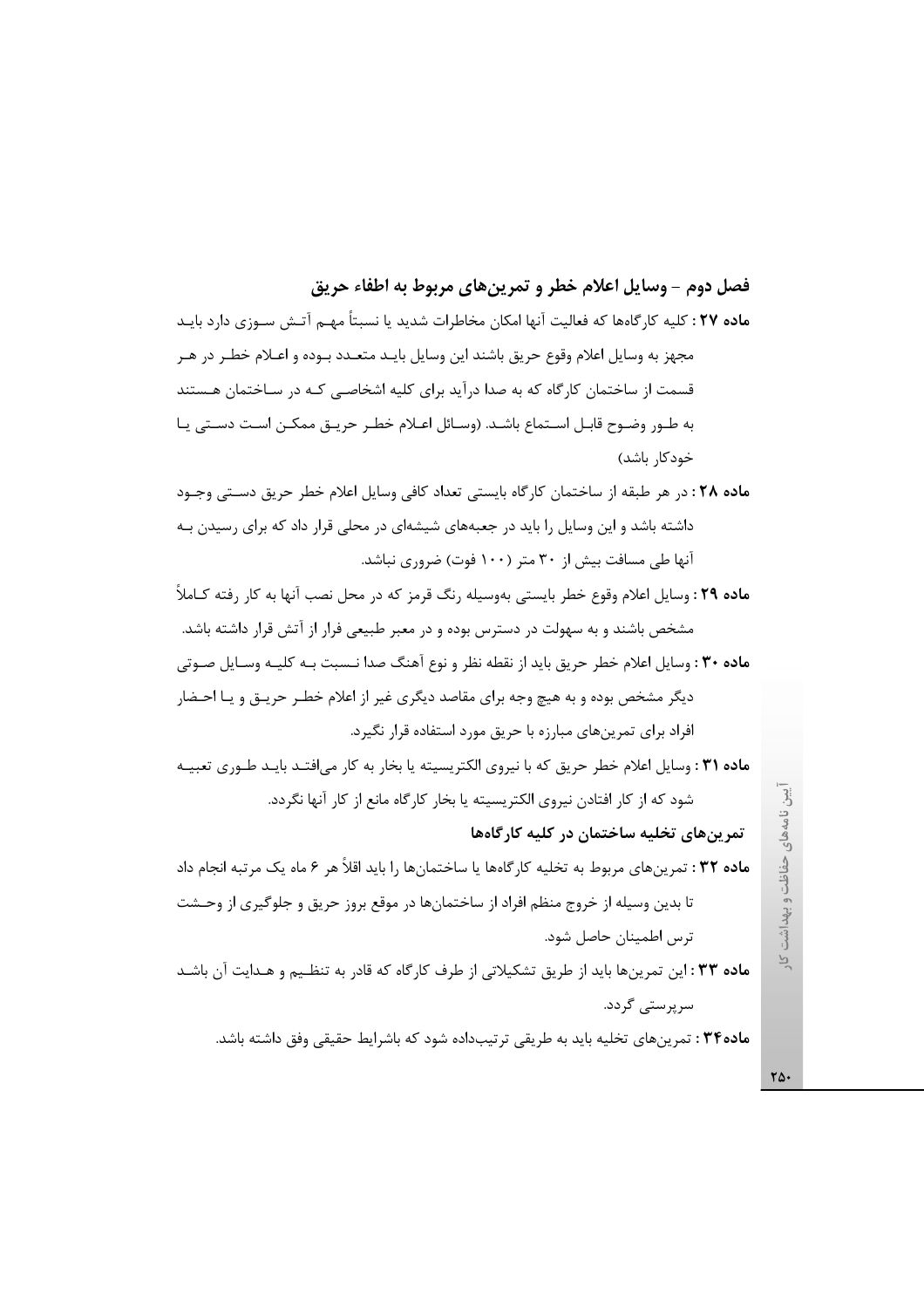م**اده ۳۵** : کلیه اشخاصی که در کارگاه به کاراشتغال دارند باید در تمرین تخلیه شـرکت نمـوده و بـرای استفاده از خاموش کنندهها جهت مبارزه با حریق های کوچک آموزش کافی داشته باشند. تمرینهای مبارزه با حریق

- ماده ۳۶: در کارگاههایی که دارای دستههای آتش نشانی تعلیم یافته و مجهز مـیباشـند تمـرینهـای آتش نشانی باید اقلاً ماهی یک مرتبه انجام گیرد و ارجح آن است کـه تمـرینهـای نــامبرده بدون اطلاع قبلي انجام يذيرد.
- م**اده ۳۷** : تمرینهای مبارزه با حریق مذکور در ماده ۳۶ باید تقریباً با شـرایط واقعـی تطبیــق نمــوده و شامل استعمال وسایل و تجهیزات آتش نشانی باشد.
	- شر کت کار کنان در مبارزه با حریق
- ماده ۳۸ : در هر یک از کارگاهها که دارای دستههای آتش نشانی تعلیم یافته نمیباشد باید سعی شـود که تدریجاً کلیه کارکنان به خصوص کلیه نگهبان ها را با طـرز اســتعمال و بـه کـار انـداختن وسایل و تجهیزات مبارزه با حریق و همچنین استفاده از هر یک از آنها در مقابل نوع حریقـی که برای آن منظور گردیده کاملاً تربیت و آماده کرد تا در موقـع آتـشسـوزی بتواننـد تحـت رهبري اكيپهاي مجهز و تعليم يافته كارگاه انجام وظيفه نمايند. ماده ٣٩ : در كارگاهها بايد كارگران جديد الاستخدام را به كليه وسايل و تجهيـزات مبـارزه بـا حريـق،

درهای خروجی و موارد استفاده از آنها در موقع پیش آمد آتش سوزی آشنا نمود.

فصل سوم- انبار کردن و نگاهداری مواد قابل انفجار و مایعات قابل اشتعال مواد قابل انفجار

ماده ۴۰: مواد قابل انفجار تجارتی را باید بر طبق مقررات خاصی کـه بـه تـصویب مقـام صـلاحیت دار رسیده است انبار و نگاهداری نمود.

مايعات قابل اشتعال

ماده ۴۱ : نگاهداری و ذخیره مایعـات قابـل اشـتعال بانقطـه سـوخت Flashpoint كمتـر از ۲۱ درجـه سانتی گراد که (با طریق آزمایش Abelpensky تعیین گردیده) در محل کار باید به ۱۸ لیتـر  $\,$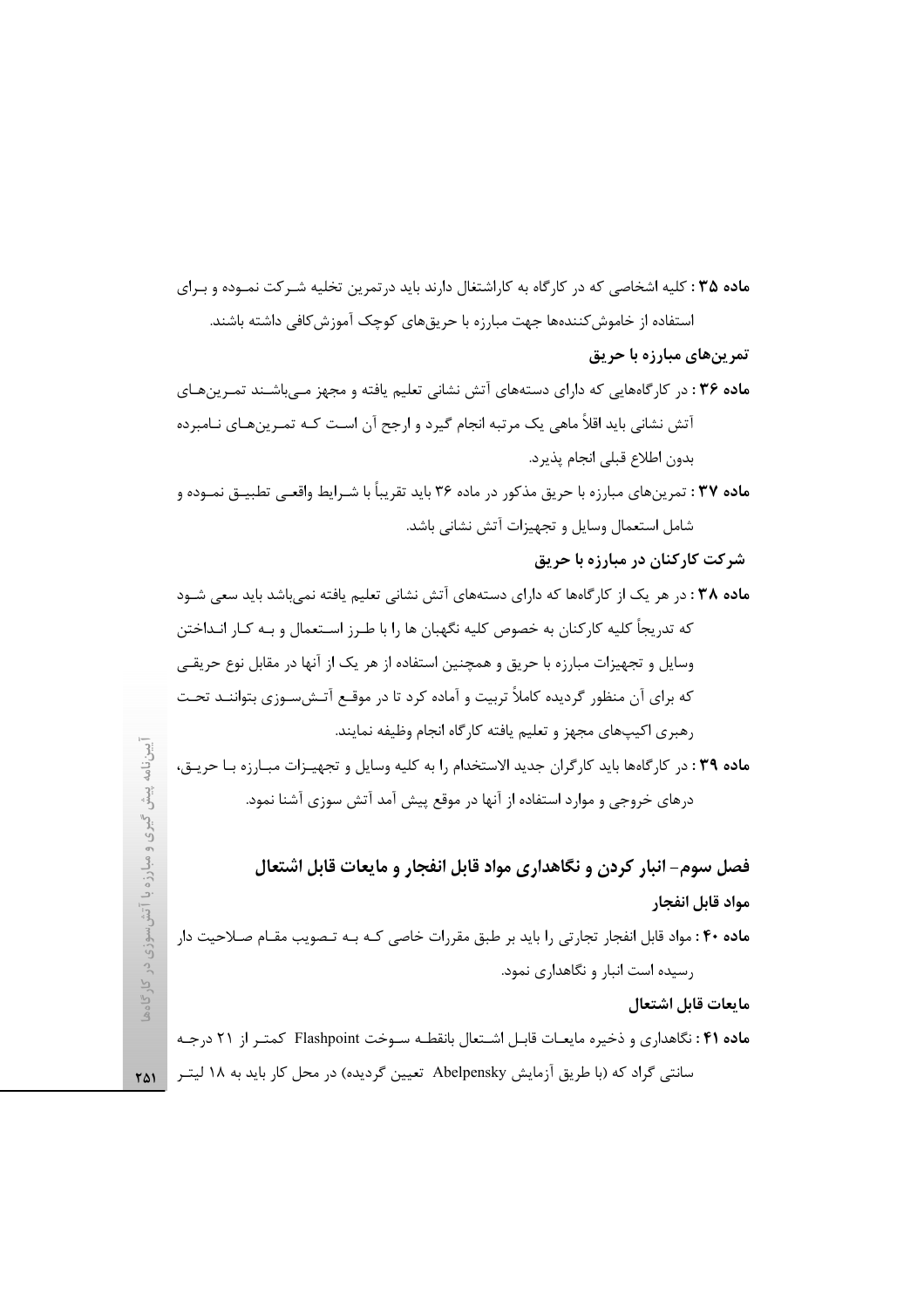آن هم فقط در ظروف مخصوص سر بسته محدود کرد و دور از منابع جرقه و حرارت قرار داد. **ماده ۴۲:** مایعات قابل اشتعال که در ظروف سر بسته نگاهداری می شوند باید به مقدار محدودی کـه از طرف مقام صلاحیت دار تعیین می شود در انباری که از نقطه نظر ساختمان در مقابل حریـق مقاومت داشته و بالای سطح زمین قرار گرفته و بهوسیله دیوارها و در و پنجرههای ضد حریق خودکار از سایر قسمتهای ساختمان مجزا می شود نگاهداری کرد.

ماده ۴۳: در ساختمان در و پنجره و هر قسمت مدخل انبارهای ماده ۴۲ نباید شیسه شـفاف بـه کـار رود و در صورت لزوم باید از شیشه مات استفاده شود.

م**اده ۴۴**: نگاهداری و ذخیره مقادیر زیاد مایعات قابل اشتعال فقـط در مخـازن مجـزا و یـا تانـکـهـای مخصوصی که در بالا یا زیر زمین ساخته شده (مخـازن زیـر زمینـی دارای رجحـان بیـشتری میباشد) و به فاصله کافی از ابنیه دیگری که از طرف مقام صلاحیت دار تعیین میشود مجـاز خواهد بود.

**ماده ۴۵** : برای رسانیدن مصرف مواد قابل اشتعال قسمتهای مختلـف کارخانـه بایـد از لولـه اسـتفاده شود.

ماده ۴۶: از نظر نور در انبارهای مذکور در مادههای ۴۲ و ۴۴ بایستی از چراغهای با حبـاب ضدشـعله استفاده شود.

ماده ۴۷: انبار بایستی مجهز به وسایل تهویه طبیعی و در صورت لزوم تهویه مصنوعی ضدشعله باشد. تبصره – كليدها، فيوزها و ساير ادوات و وسايل الكتريكي در اين گونه انبارها بايستي از نوع ضد شـعله انتخاب گر دد.

ماده ۴۸ : تدابیر مؤثری باید اتخاذ شود که از چکه و نشت این قبیل مایعات قابـل اشـتعال و نفـوذ بـه قسمتهای زیرین ساختمان و داخل آبروها و مجـاری آب جلـوگیری شـود و ریخـت و پـاش اتفاقی آنها به میزانی محدود گردد که متضمن هیچ گونه خطری نباشد و همچنـین از امکـان ايجاد هر قسم مخلوط قابل اشتعال و انفجار بخار و هوا مخصوصاً در حين انتقال مايعات مــورد بحث ممانعت شود.

یین نامههای حفاظت و بهداشت کار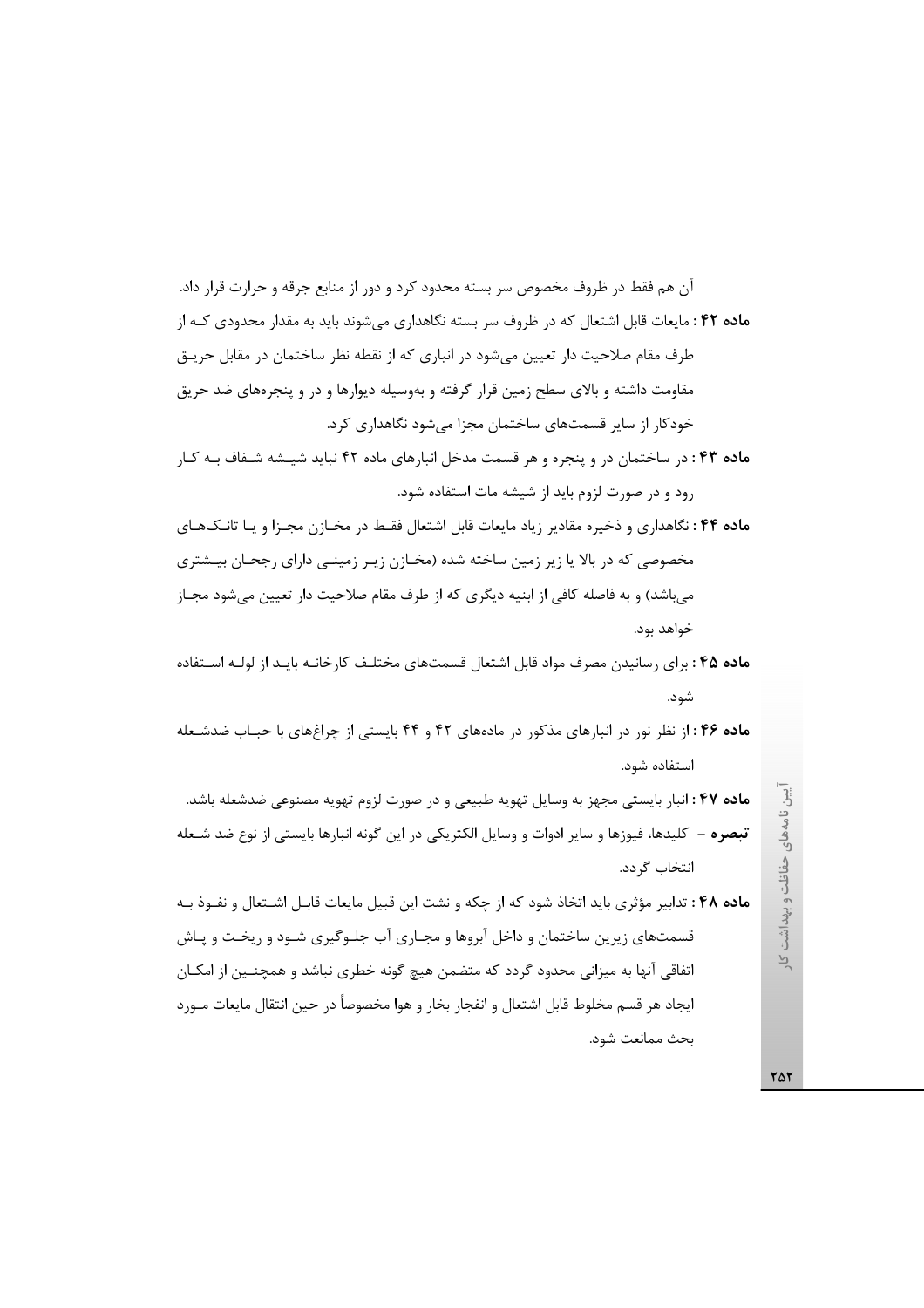## م**اده ۴۹** : بطریهای مخازن محتوی گازهای فشرده را ممکن است فقط در نقـاط بـاز نگاهـداری کـرد مشروط به آن که به طور کافی در مقابل تغییرات فوق العاده حرارت، اشعه مستقیم خورشید، تراكم برف يا رطوبت مداوم از آنها حفاظت شود. ماده ۵۰ : بطریهای گاز که در داخل کارگاهها انبار می گردد محوطه نگاهداری آنها بایستی بـه وسـیله دیوارها یا موانعی که در مقابل آتش و حرارت استقامت داشته باشند محصور و مجـزا گـردد و در صورت امکان حتی المقدور آنها را بطور قـائم (سـر بطـری بـه طـرف بـالا) در گیــرههـای مخصوصی که مانع از زمین افتادن آنها می شود نگاهداری کرد. تبصره – انبار بطریها و مخازن گازهای فشرده باید دارای تهویه کافی باشد. ماده ۵۱ : گازهای فشرده را به هیچ وجه نباید نزدیک و در مجـاورت مـواد فـوق العـاده قابـل اشـتعال نگاهداری کرد. ماده ۵۲ : در صورت نشت گازهای قابل اشتعال بایستی بلافاصله منابع حرارت و جرقهها را از بین بـرده و جریان برق را قطع کرد و به آتش نشانی شهر و فروشنده این قبیل گازها اطلاع داد و نسبت به تهويه محل اقدام فوري نمود. أيبن نامه ماده ۵۳: محل انبار این نوع بطری ها بایستی حتی الامکـان از سـرایت حریـق دور بـوده و مجهـز بـه  $\frac{1}{2}$ دستگاه ثابت آب پاش خودکار باشد. ذغال سنگ، سلولوييد و ساير اجسام جامد شديد الاشتعال ماده ۵۴: جهت نگاهداری و ذخیره مقادیر زیـاد ذغـال سـنگ و جلـوگیری از احتـراق خـود بـه خـود چنان چه در محلهای باز نگاهداری شود بایستی آن را به صورت تودههای جداگانه انبار نمود بهطوری که ضخامت قشر ذغال در هیچ نقطهای از تودههای انباشـته شـده بـیش از ۳ متـر از سطحی که در معرض هوا قرار گرفته فاصله نداشته باشد. ماده۵۵ : انبار ذغال سنگ و ذغـال چـوب بايـد در محلـي قـرار گيـرد كـه در مجـاورت آتـش نبـوده و ساختمان آن بایستی از مصالح مقاوم در مقابل حریق ساختهشده و دارای تهویه کافی باشد. ماده ۵۶: ذغال سنگ پودر شده که درجه حرارت آن از ۶۵ درجه سانتی گراد تجاوز کنـد قبـل از آن ۲۵۳

گازهای فشرده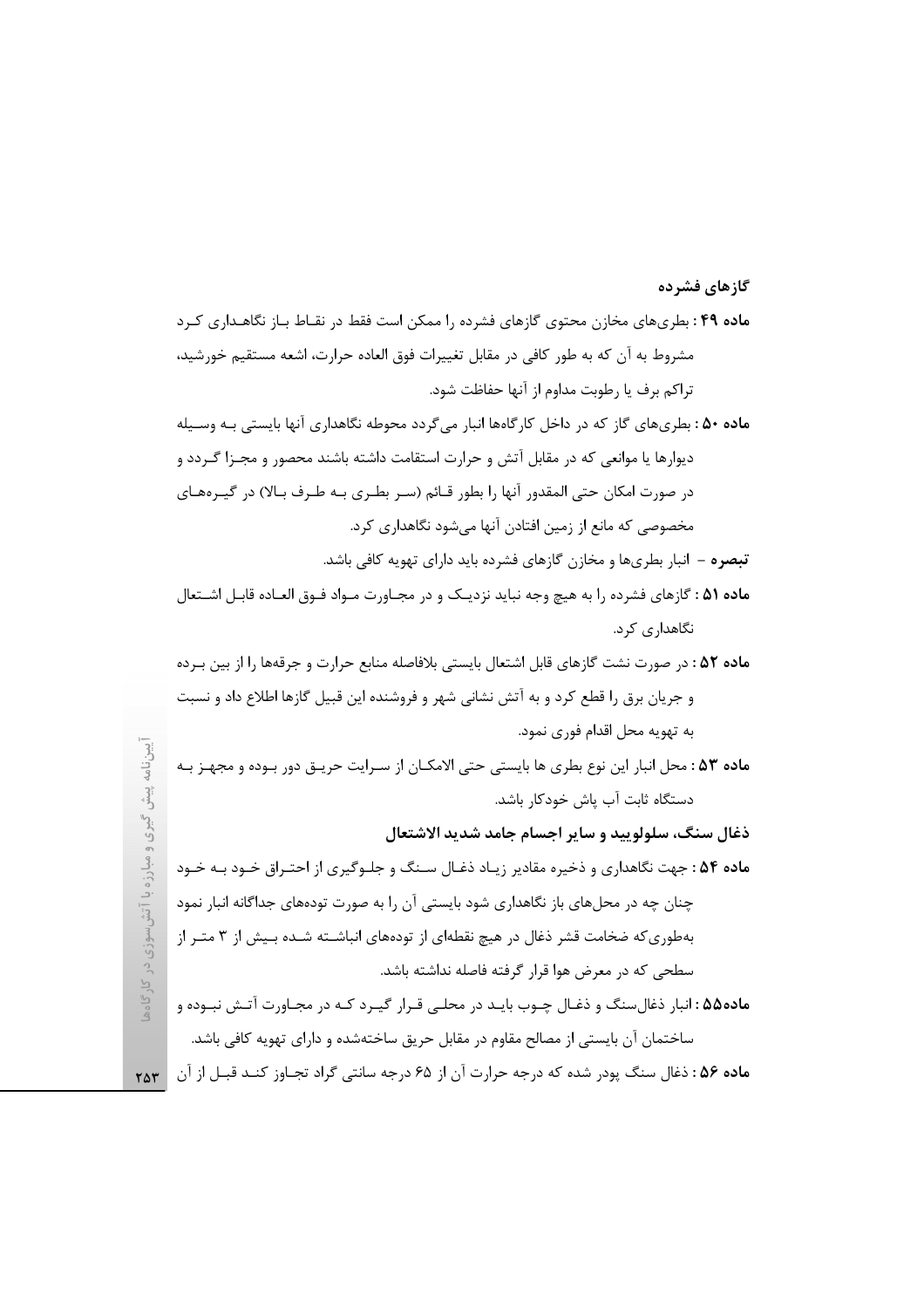فصل چهارم - از بين بردن فضولات و جمع أورى فضولات ماده ۶۳: در مواردی که فضولات صنعتی قابل احتراق، اشتعال و قابل انفجـار بـا وسـایل مکـانیکی بـه خارج حمل نمی شود به هیچ وجه نباید اجازه داد که در سطح کارگاههـا متـراکم گـردد بلکـه باید آنها را در صندوق های فلزی سرپوش دار جمعآوری و مرتب به خارج حمل کرد.

ماده ۶۲: استعمال دخانیات، روشن کردن و همراه داشتن کبریت، فندک و هر گونه اشیاء مولـد شـعله انفجار نگاهداری و یا به کار برده می شود ممنوع باشد.

یا جرقه بایستی در کلیه نقاطی که در آنها مواد قابل احتـراق مـواد قابـل اشـتعال و یـا مـواد

استعمال دخانيات

سرپوش دار نگاهداری کرد.

اتاق های مقاوم در مقابل حریق یا اتاق هایی که از دیوارهای فلـزی سـاخته شـده و بـا درهـای فلزی مجهز گردیده نگاهداری شوند. ماده ۶۰: در اتاق های مذکور در ماده ۵۹ به هیچ وجه نباید دریچه و مدخلی کـه در آن شیـشه شـفاف به کار رفته وجود داشته باشد استفاده از شیشههای مات مانعی ندارد.

ماده ۶۱ : چنان چه مواد مذکور فوق مقدارشـان کـم باشـد مـیتـوان آنهـا را در صـندوق هـای فلـزی

مواد بسته بندی شده م**اده ۵۹** : مقادیر زیادتر تراشه و مواد بسته بندی شده قابل اشتعال را باید در ساختمانهای مجزا یا در

مقام صلاحیت دار تعیین گردیده است انبار نمود.

آنها انتخاب شود که تشعشعات حرارتی دیگ های بخار، کورهها، لولههای بخار یا سـایر منـابع حرارتی نتوانند درجه حرارت محتویات آنها را به میزان مخاطره انگیزی بالاببرند.

که در ظروف و یا مخازن ریخته شوند باید به قدر کافی آنها را سرد نمود.

ماده ۵۷ : سطلها یا ظروف مخصوص نگاهداری ذغال یودر باید از مواد نسوز تهیه و بـه قـسمی محـل

ماده ۵۸: سلولوييد و ساير مواد شديد الاشتعال جامد را بايستي فقـط در شـرايطي كـه از طـرف يـك

یین نامههای حفاظت و بهداشت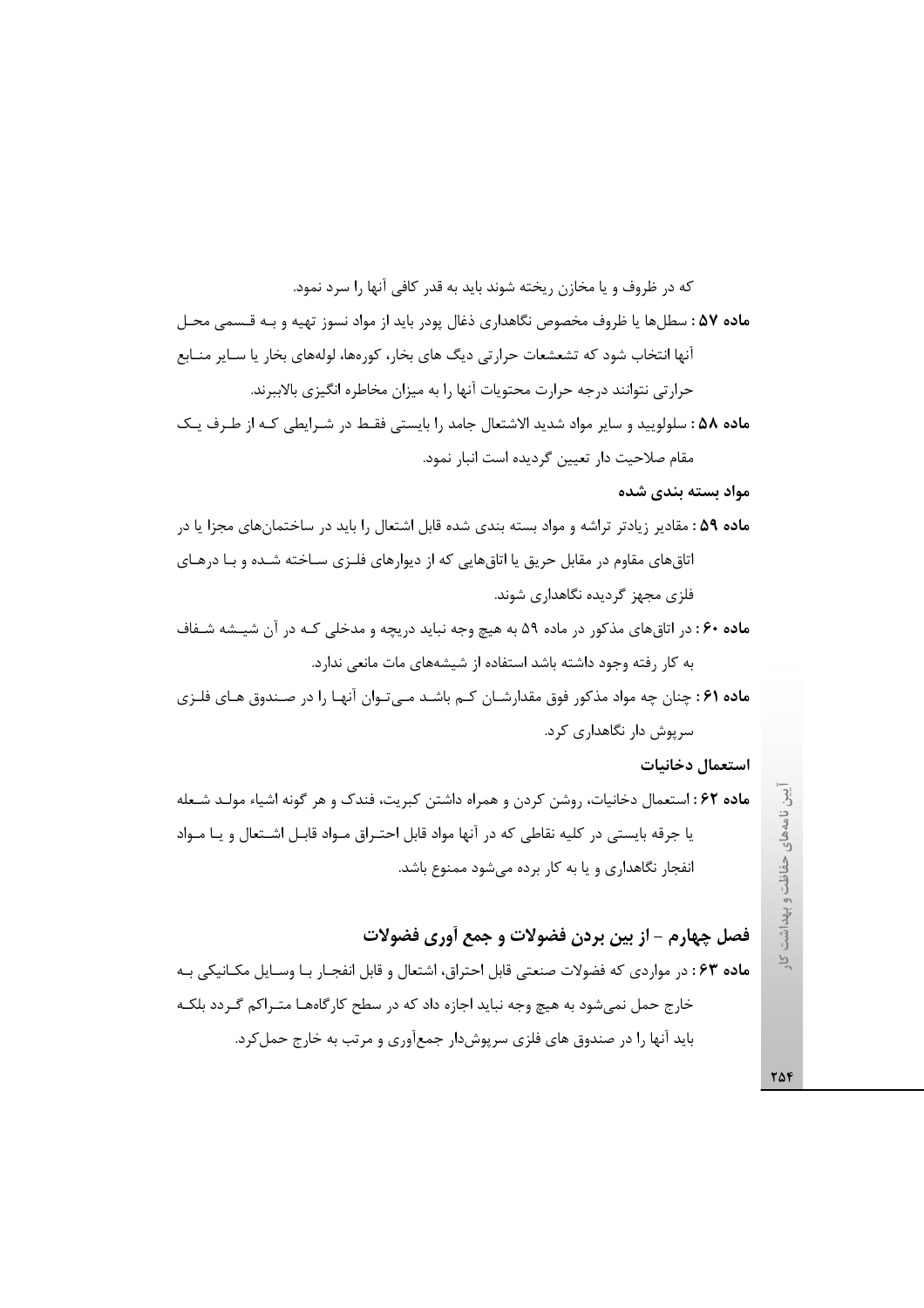م**اده ۶۴**: در کلیه محلهایی که فضولات آغشته بـه روغـن کهنـه پـارههـایی کـه بـرای تمیـز نمـودن ماشین آلات و یا کارهای دیگر مورد استفاده قرار می گیرد و همچنـین فـضولاتی کـه ممکـن است به خودی خود آتـش گیرنـد وجـود دارد بایـستی در صـندوقهـای فلـزی سـرپوش دار نگاهداری شوند.

از بين بردن فضولات

- ماده ۶۵: محتویات ظروف و صندوق های مذکور در ماده ۶۳ و ۶۴ را بایـد بـه طـور مرتـب بـه خـارج کارگاه حمل و سوزانید و یا در زیر خاک دفن نمود مگر در مواردی که باید آنها را عدلبنــدی نموده و طبق برنامه به خارج حمل کرد.
- ماده ۶۶: فضولات مواد قابل اشتعالی که به صورت عدل بندی در می آیند باید در انبارهایی که دیـوار و درب آنها فلزی است یا در ساختمانی که از مصالح نسوز ساخته شده دور از کارگاه نگاهـداری گردد این فضولات ,ا اقلاً ماهی یک مرتبه باید به خارج حمل کرد.
- ماده ۶۷: می توان مدت مذکور در ماده فوق را در صورتی که انبار داری فاصله کـافی طبــق نظـر مقـام صلاحیت دار از کارگاه باشد تمدید نمود ولی مدت تمدید نباید تا حـدی باشـد کـه فـضولات جمع آوري شده توليد خطر بنمايد.

سوزاندن فضولات

ماده۶۸ : فضولات و زبالهها را بایستی در کورههای مخصوصانسینراتور (Incinerator) سوزاند. **ماده ۶۹**: در کارخانجاتی که فضولات را برای ایجاد حرارت مورد استفاده قرار مــی‹دهنــد بایــستی فــوراً آنها ,ا سوزاند.

ماده ۷۰ : در مواردی که فضولات در هوای آزاد سوزانده میشود این عمل نبایـد در فاصـلهای کمتـر از ۱۵ متر (۵۰ فوت) از ساختمانهای قابل احتراق و ۶ متـر (۲۰ فـوت) در سـایر سـاختمانهـا انجام گیرد.

> ماده V۱ : احتياطات لازم براي حفظ اشخاصي كه فضولات را مي سوزانند بايد به عمل آيد. ماده ٧٢: فضولات شديد الاشتعال را بايد جداگانه سوزاند.

گیری و مبارزه با آتش سوزی در کارگاهه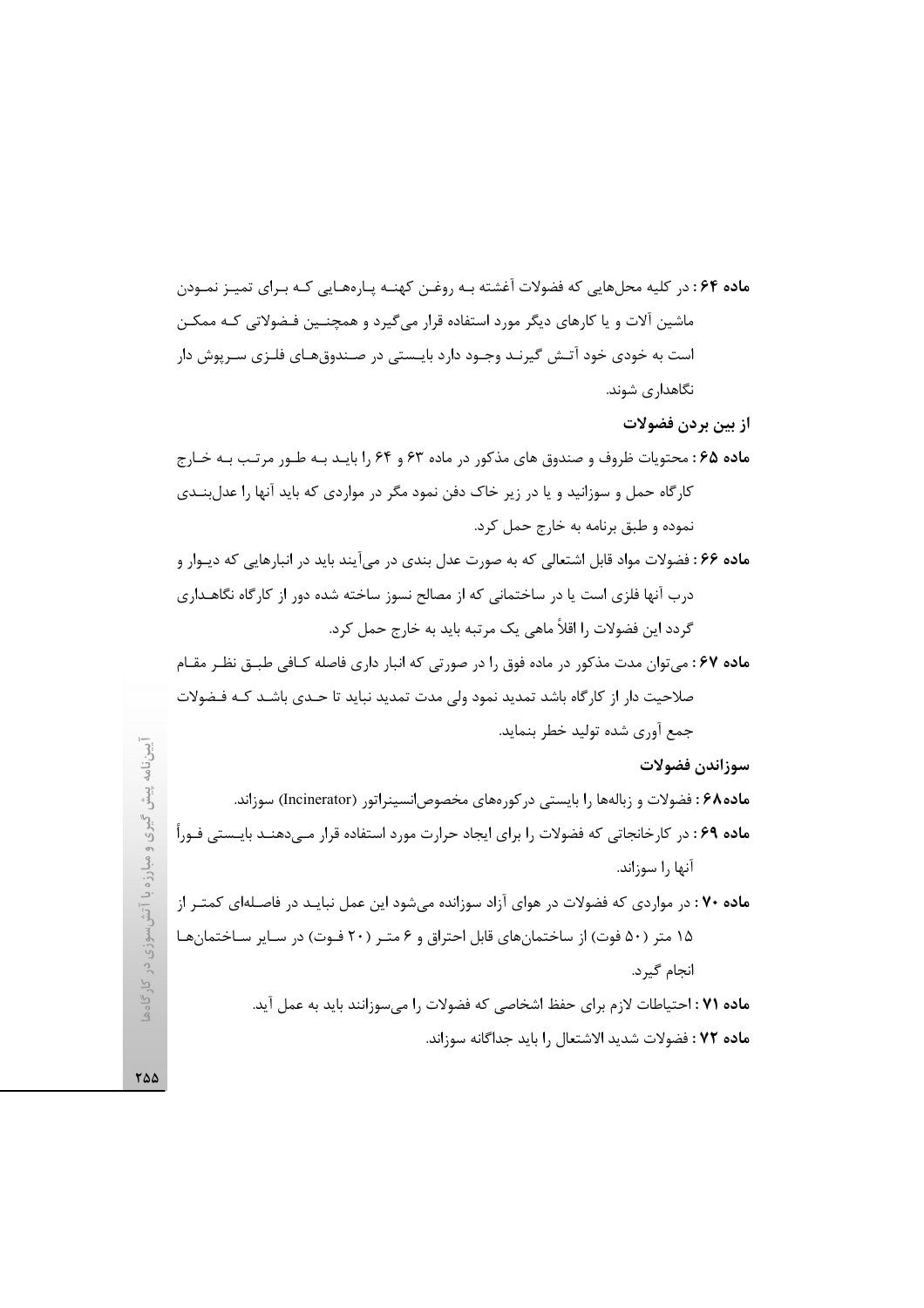#### ذغال و دوده

ماده ۷۳ : برای جمع آوری و انبار کردن مواد نیم سوخته و ذغالها یا قشرهایی که از تراشیدن و تمیـز نمودن داخل لولههای حامل مواد نفتی کورههای دستگاههای پالایشگاه ها و دودههـای سـایر کورهها حاصل میشود باید از محفظههای دائمی غیر قابل اشـتعال یـا محـلهـای بـی خطـر دیگری در داخل کارگاهها که حداقل ۱۵ متر (۵۰ فوت) دورتر از ساختمانهای اصلی سـاخته میشود استفاده گردد و سپس آنها به وسایل لازم معدوم نمود.

ماده ۷۴ : پوستها و قشرهایی که از تمیز نمودن داخل ظرفهای محتـوی گـاز نفـت خـام و یـا مـواد تقطیری تصفیه نشده جمع آوری مـیشـود بایـد در بـشکههـای فلـزی ریختـه و در زیـر آب نگاهداریشود و سپس در اسرع وقت آنها را در محل بی خطری در زیر خاک مدفونساخت.

708

ایین نامههای حفاظت و بهداشت کا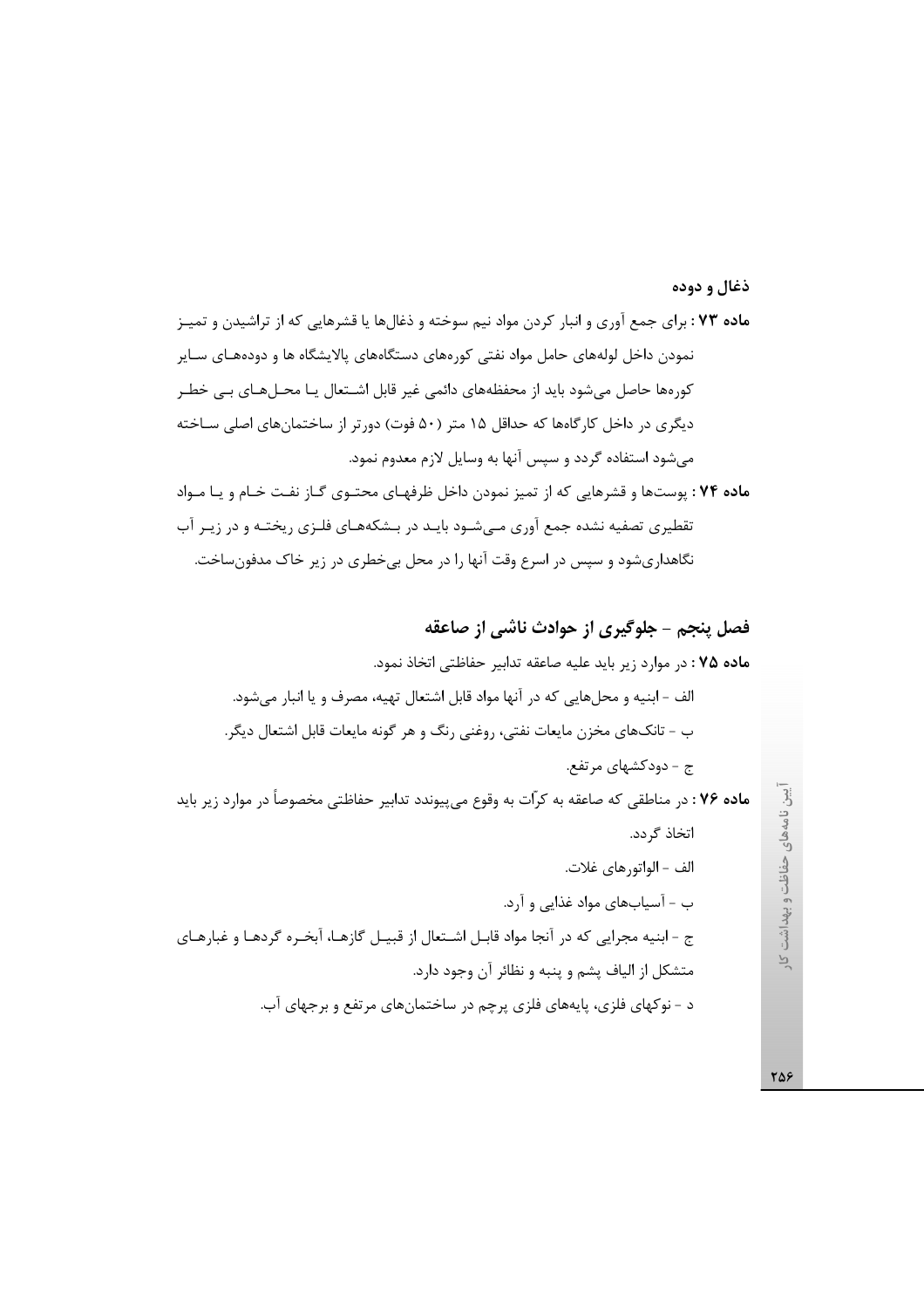#### اتصال زمین در ساختمان

- **ماده ۷۷** : بناها، مخازن و سایر ساختمانهایی که سقف یا بدنه آنها دارای پوشش فلزی بـوده و از نظـر هدایت الکتریسیته به هم متصل میباشند ولی بر روی پایه عایق قرار گرفتـهانـد بایـد از نظـر الكتريكي به طور صحيح به زمين اتصال داده شود.
- ماده ۷۸ : از نظر جلوگیری از مخاطرات برق ساکن بایستی مخازن حاوی مواد قابـل اشـتعال برجهـای عملیات مواد قابل اشتعال و لولههای معبر مواد قابل اشتعال دارای اتصال زمین مـؤثری بـوده که اقلاً هر ششماه یک مرتبه مورد معاینــه و آزمـایش دقیــق قـرار گرفتــه و در صـورت لــزوم تعمير شود.
- ماده ۷۹ : در اماکنی که امکان ذخیره شدن برق ساکن در اشخاص یا در اشیاء وجود داشته و اشخاصی یا اشیاء مذکور در معرض تماس با گازهای قابل اشتعال یا انفجار قرار گیرند (مانندکیفیتی که در اتاق عمل دربیمارستان ها و غیرهوجوددارد) برای جلوگیری از ایجاد جرقه ناشی از تخلیـه برق ساكن و دفع خطرات آن بايستي تدابير لازم اتخاذ و پيش بيني شود.

برق گیر و منضمات آن

- ماده ۸۰ : ساختمانهایی که از مصالح عایق الکتریسیته ساخته شده و یا در ساختمانهایی که پوشـش فلزي آنها از نقطه نظر هدايت جريان الكتريــسيته بــه هــم متــصل نيــستند بايــستى بــا ميلــه برق گیر رشتههای هادی جریان و اتصال زمین مجهز شوند.
- ماده ۸۱ : دودکش ها و دستگاههای تهویه و اشیاء فلزی دیگر که نسبت به بدنه ساختمان مرتفع بوده یا پیش آمدگی دارند باید به طریق قابل اطمینــانی بــه سیــستم بـرق گیـر ســاختمان اتـصال داده شود.
- ماده ۸۲: اجسام فلزی که در داخل بنایی به کار رفته و در فاصلهای در حـدود ۱/۸۰ متـر (۶ فـوت) از سیمهای برق گیر قرار گرفته باید با آن اتصال داده شود.
- م**اده ۸۳** : در داخل بنایی که اجسام فلزی با ابعاد بزرگی وجود دارد بایـد جـسم مـذکور را از بـالاترین نقطه در داخل بنا به زمین اتصال داد.

ماده ۸۴: اجسام فلزی که یکی از ابعاد آنها بیش از ۱/۸ متر (۶ فـوت) در داخـل یـک بنـا باشـد و بـه ۲۵۷